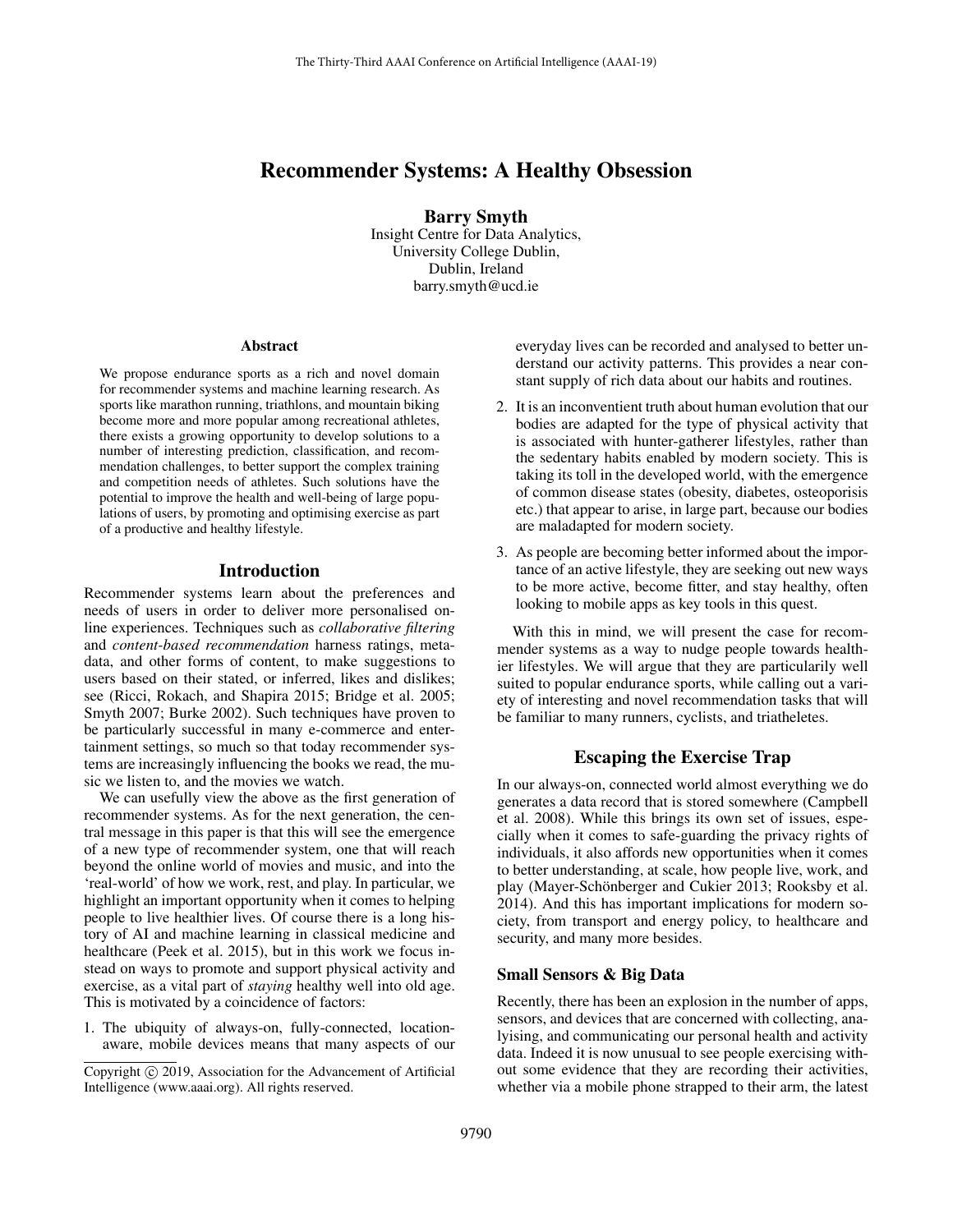GPS-enabled, heartrate-sensing smartwatch, or a new wearable sensor to analyse their gait, effort, or posture. Manufacturers like Garmin, Fitbit, and Polar have forever changed the way that many of us exercise, by counting our steps, tracking our routes, weighing our efforts, and measuring our sleep patterns.

The personal data that results can bring valuable insights to bear on longitudinal health studies, but only if we can develop the tools to discover and understand the patterns within. This is where AI and machine learning has the potential to radically change how we live our lives (Mayer-Schönberger and Cukier 2013), and may prove to be transformative for modern societies, as they struggle to cope with increasingly aging populations, and the strain that they place on conventional healthcare infrastructure. It is an unfortunate reality that most healthcare systems prioritise caring for the ill rather than helping us to remain well, to avoid falling ill, in the first place.

#### Exercise as the Best Medicine

We all know that exercise is generally good for us, and that we probably do not get enough of it, but the reasons for this are revealing as we consider how to harness technology to promote healthy lifestyles among the wider population (Möller et al. 2011; Yoganathan and Kajanan 2013).

One explanation as to why exercise is so positive is that, quite simply, we are *born to run* (Mattson 2012; Bramble and Lieberman 2004). As early hominids ventured forth from the cover of the forest canopy, and into the Savannah grasslands of ancient Africa, they transitioned from a quadrupedal gate to a bipedal one. As a consequence of this they gave up the ability to run fast, but they gained the ability to run far, because evolution discovered new ways to keep hominids cool under the heat-stress of prolonged exercise. For example, sweating to keep cool is a key feature that distinguishes hairless humans from many other animals.

It is certainly true that hunter-gatherers were no match for the strength or speed of big-game quadrapeds, but quadrapeds must pant to stay cool, and panting is incompatible with the galloping gate that gives quadrapeds their speed advantage. This means that quadrapeds cannot sustain their speed over long distances. Instead they must slow to a trot in order to cool-down. However, the gallop-trot transition speed was slower than the running speed of early humans, which gave them an distinct advantage over long distances. Consequently, early humans hunted using a *persistence hunting* strategy, tracking prey to heat exhaustion over very long distances (Liebenberg 2008).

One important consequence of this is that modern humans are adapted for regular amounts of endurance activity well into late age. Indeed the field of evolutionary medicine is devoted to better understanding the consequences of the these past selection pressures when it comes to our health in modern environments. So-called *mismatch diseases* — such as, obesity, type-2 diabetes, osteoporosis, and depression have been proposed as the consequences of our maladapted hunter-gatherer genes (Dearden 2007). These diseases are otherwise rare, largely preventable, and almost entirely absent from well-adapted, hunter-gatherer populations. It is a

paradox of the modern world that reduced mortality comes with a significant increase in morbidity, as we suffer from these chronic, largely preventable diseases for long periods at the end of our lives.

The evidence suggests that these mismatch diseases are a consequence of physical *inactivity*. Conversely, studies have also demonstrated the benefits of physical activity, with significant improvements in all-cause mortality across active populations relative to inactive ones (Lee and Skerrett 2001).

#### The Exercise Paradox

The message seems to be that exercise is not just good for us, it is ultimately necessary for good health. In a very real sense exercise can be the best medicine when it comes to many mismatch conditions: it comes with much lower economic costs and far fewer side-effects than conventional therapies. And, as our society trends older, regular exercise can make a real difference when it comes to our quality of life well into old-age. But if evolution has created our bodies to be exercise machines, which require regular physical activity in order to stay healthy, then why is modern life distinguished by a lack of physical activity? Why aren't we craving the activity levels that our bodies appear to need to stay healthy? And why are we so willing to live sedentary lives?

The cruel joke that evolution has played is that, while on the one hand we are adapted for physical activity, on the other hand our hunter-gatherer genes also prioritise rest and inactivity, because they were selected for in an environment where food and energy were limited resources. This is the *exercise paradox*: on the one hand we need to exercise, but, on the other, we can be easily tricked into avoiding it, to conserve the energy that our bodies believe is still in scare supply, which it is not.

Thus, we need to work hard to overcome our sedentary proclivities and this is where, we argue, technology can play an important role, by making it easier and more appealing for people to increase their activity levels; see for example, (Hermens et al. 2014) . We need to develop technologies that can *nudge* us towards healthier choices by recognising our routines and understanding our habits, and by using persuasive recommendations to transform unhealthy behaviours into more healthy habits. In the remainder of this paper we will focus on one practical example of how we might help people to exercise more effectively, by assisting recreational endurance athletes to train for, and compete in, challenging events such as marathons and triathlons.

# Endurance Exercise as a Novel Recommender Systems Domain

As people become increasingly aware of the importance and value of regular exercise in their lives, more and more are turning to popular endurance sports to challenge themselves. Every year millions of people participate in running, cycling, swimming, and triathlon events, many for the first time. Such events, and the training activities that go with them, provide a fertile set of recommender system challenges and novel applications, for a variety of reasons: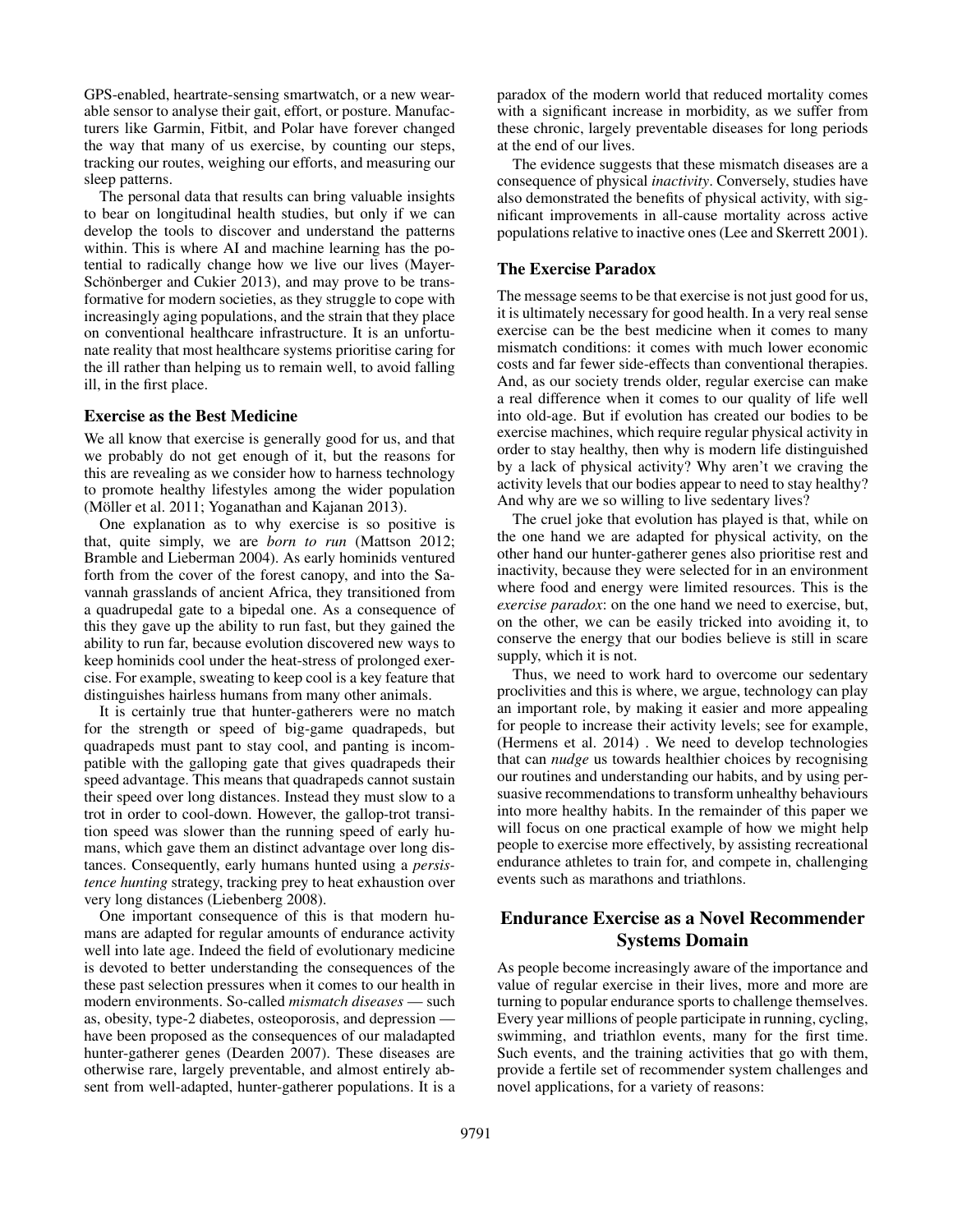- 1. There exists a large base of highly motivated, yet often inexperienced users, who are actively seeking out advice and guidance on many aspects of their chosen sport, from training and injury prevention advice, to equipment recommendations and race planning.
- 2. These users generate a plentiful supply of detailed data (training activities, rest/recovery, nutrition, race results etc.) which can be used to better understand their abilities, preferences, and goals.
- 3. Training for, competing in, and recovering from, endurance events, such as the marathon or triathlon, encompasses a variety of different recommendation tasks and opportunities, as we shall discuss, and the ubiquity of mobile devices presents a unique opportunity to offer users real-time solutions to these challenges.

In the remaining sections we will sample a number of these recommendation tasks and opportunities, linking them to existing research where feasible.

#### Fitness Estimation & Training Effects

Sports scientists use a variety of important laboratory metrics to estimate the fitness levels of individuals and how they change under training conditions. The well-known  $V0_2max$ score measures the maximum rate of oxygen consumption during exercise. It reflects the cardiorespiratory fitness of an individual and is an important determinant of their endurance capacity during prolonged exercise. But it is usually measured in a laboratory setting and, as such, not necessarily accessible to recreational athletes. With the advent of smartwatches and wearable heartrate sensors it is possible to estimate  $V0_2$ *max* based on training effort under specific conditions. For instance, there are a number of examples of recent research on the use of machine learning for  $V0_2max$  prediction (Akay et al. 2011; Abut, Akay, and George 2016) but many challenges remain to improve prediction accuracy under real-world, recreational training conditions. These have the potential to provide accurate  $V0_2$  max estimates without the need for expensive laboratory support.

Similar approaches can to be applied to predict a wide range of other key performance metrics, such as a runner's *lactate threshold*<sup>1</sup>, or the *training effect* of a specific session, which is a measure of fitness improvement. These estimation problems can be readily framed as classical supervised learning tasks and the resulting models may transform the effectiveness of training programmes by providing personalised advice and tailored recommendations about how an athlete should train on a given day in terms of their target pace, duration, and effort.

#### Training Session Classification

When it coms to training, runners and cyclists talk in terms of *intervals*, *hill-repeats*, *tempo sessions*, *threshold training*, *fartleks*, *easy-days*, *progressions*, *ladders*, *speed-work*,

*yasso-800s*, etc. These are all different types of training sessions, designed to promote specific training effects. For example, running interval sessions, where the runner alternates between periods of fast running (for 400m, 800m or 1,500m distances) and recovery, can improve aerobic and anaerobic endurance, increase  $V0_2max$ , and improve overall performance, while the increased *'afterburn'* – referring to postexercise calorie consumption – can aid in weight-loss.

While training programmes prescribe a variety of different session-types, current apps do little when it comes to monitoring or assessing an athlete's adherence to specific training sessions. Most apps simply do not have any understanding of the nature or purpose of such sessions. They record GPS, pacing, and heartrate traces without encoding any of the key features that distinguish different sessions. This makes for a significant opportunity to draw on recent work about detecting structures and motifs in time-series (Senin et al. 2018; Berlin and Laerhoven 2012; Cheng 2013) in order to: (a) automatically classify training sessions to better assess a runner's performance or fitness level and, in due course, to adapt their training programme appropriately; and (b) to dynamically assess how well an individual is adhering to a particular training session, to provide in-session feedback (increase/decrease interval pace, reduce/extend interval duration, adjust recovery period etc.) and guide the individual to a better session outcome.

The ability to classify a training session, combined with accurate models of fitness and training effort, will make it possible to provide an individual with more targeted advice about the effectiveness of their training as well as pinpointing areas for improvement. This will help a runner understand whether they have pushed themselves too hard, or not hard enough, for instance, and can provide the basis for adaptations to a training programme to better balance activity and recovery.

## Recovery Prediction & Training Load Estimation

Indeed, recovery is a critical, but often overlooked, part of any training programme. Recovery allows the body to adapt to training and to replenish vital resources. Insufficient recovery can lead to missing out on fitness gains, and keeping track of recovery levels can reveal when training hard is likely to be beneficial or injurious to an athlete. An important opportunity exists to predict recovery needs, based on an athlete's current fitness levels, recent training effort, and key physiological indicators such as resting heartrate. While some fitness devices do include some recovery prediction features, they tend to be simplistic and offer considerable room for improvement. In the future, athletes will benefit from more insightful and actionable recovery recommendations, not only about how long they should recover for, but also about *how* they should recover and the type of activities they should and should not do (Glaros et al. 2003).

A related issue is *training load*, which provides a bigpicture estimate of an athlete's current training effort, and can be an important indicator of common problems such as over-training. Activity data provides a rich source of training data for machine learning, by integrating fitness and physiology data with training volumes, and user-provided train-

<sup>&</sup>lt;sup>1</sup>Lactate threshold refers to the pace at which the body can no longer effectively clear lactic acid from the muscles, which is produced as a by-product of exercise. For an athlete, this means a significant increase in discomfort and it will quickly lead to the need to slow-down significantly.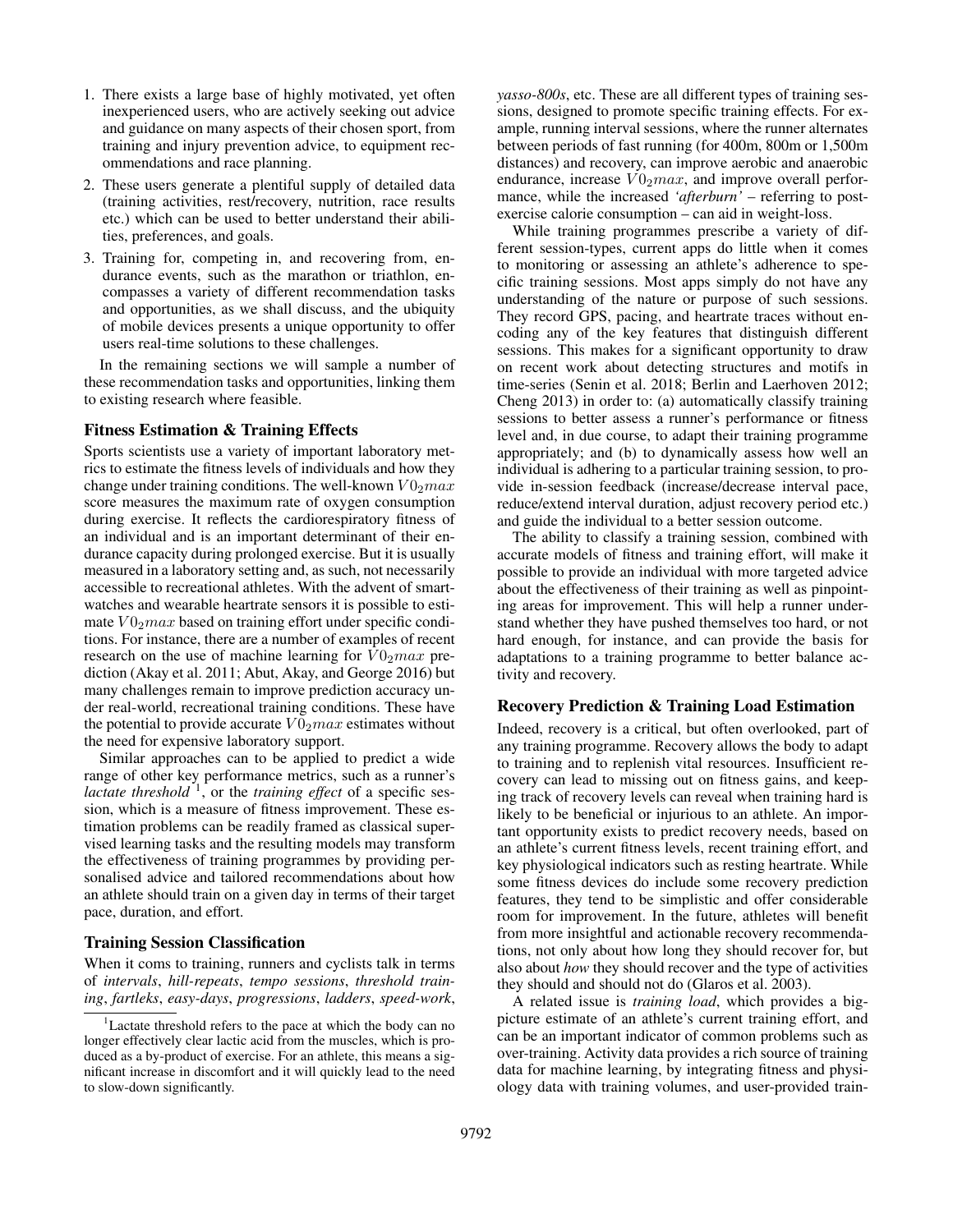ing assessments; e.g. by logging effort perceptions, documenting injury and illness. In due course, it may be possible to identify novel patterns linking fitness, training, recovery and injury and so develop effective early-warning systems for athletes, to alert them to changes in their performance, which may be a precursor to the onset of illness of injury.

## Personalised Training Programmes

Perhaps the holy grail of recreational endurance athletes is the desire for *personalised training programmes* that are tailored for the precise needs and preferences of an individual. Most recreational athletes train using some form of training programme, usually one that they have found online, or one that they have adapted to their own needs over the years. These programmes will typically break a 12-16 week training period into a number of 3-4 week blocks, with each block made up of a number of specific training sessions in order to produce a given training effect (e.g. strength, endurance, etc.). Programmes may also include specific rest and dietary components.

It can be a challenge for an individual to find a training programme that suits their personal circumstances and goals, and many are left struggling to follow a mismatched, *one-size-fits-all* programme. Recently the concept of an *virtual coach*, capable of offering more personalised training advice, has been proposed in the literature (Fister et al. 2015; Rauter 2018), for resistance training and mountain biking. Similar ideas may be suitable to develop personalised programmes for endurance athletes, by harnessing accurate, real-time, personal measures of a individual's fitness, physiological well-being, training load etc. Personalised training plans can be generated by matching particular training needs with specific training sessions to provide the individual with specific guidance about how to conduct these sessions in terms of pace, effort etc.

How an individual responds to a given session, or training block, can be used to fine-tune future sessions or re-plan as needed. And finally, such personalised training recommendations can be augmented with supporting explanations so that the athlete can better understand the reason why a specific session is being recommended, how they should approach it, and how they should recover afterwards to gain maximum benefit.

#### Goal-Time Prediction & Pacing Planning

So far we have focused on supporting individuals during training, but of course all of this training will be in the service of a specific event, or set of events, such as an upcoming marathon or triathlon. As an event approaches, an individual will start to plan their goal-time and race strategy. In endurance events, such as the marathon or triathlon, it is not enough to aim for a specific goal-time, it is just as important for participants to plan how to pace their race on the day, including their in-race nutrition to fuel their efforts, strategies to avoid hitting the wall, etc. (Smyth 2018).

When it comes to goal-time prediction there is a body of work that uses linear models to predict future race-times based on previous race-times; e.g. (Bartolucci and Murphy ). What is less well developed, however, is the translation of a goal-time into a specific race strategy and a concrete set of pacing recommendations. We have recently addressed this dual problem of goal-time prediction and pacing recommendation for marathons, by using case-based reasoning (Smyth and Cunningham 2017; 2018b; 2018a). In short, the goal-time and pacing plan for a target runner is adapted from the race-times and pacing profiles of runners with similar race histories. Recent research (Smyth and Cunningham 2018a) has considered different representations to encode the marathon history of runners and their impact on goaltime prediction accuracy and pacing-plan quality, demonstrating that accurate predictions, and high-quality pacingplans, can be generated for all levels of runner ability. The same approach can be readily adapted for other forms of endurance sport, and has the potential to offer valuable advice and in-race guidance to an individual as they plan for and compete in their chosen event.

#### **Conclusions**

We have proposed endurance sports as an interesting and challenging application domain for recommender systems and machine learning research. This is motivated by the importance of exercise to the human condition, a growing interest in endurance sports, and the plentiful supply of activity data from wearable sensors and mobile devices. The effort that needs to be invested by individuals as they train for, and compete in, endurance events reflects a complex mix of decisions and constraints that need to be carefully considered if participants are to remain healthy and effective during training and competition.

We have highlighted just some areas that are ripe for research, from fitness prediction to injury prevention, and from personalised training to effective race planning. There are others areas too that we have not mentioned, such as using machine vision techniques to analyse movement in order to analyse athlete form (gait, posture etc.) (Begg and Kamruzzaman 2005). We have cited recent research to highlight current efforts to address several of these challenges. By attempting to bring together and unify this early work, as part of a broader vision for a new generation of smarter training apps and virtual coaches, we hope that we can help to consolidate and catalyse future research in this exciting domain.

Our focus, on one end of the exercise-spectrum (endurance events such as the marathon) will not be for everyone. But the ideas presented can translate to other forms of exercise and activities at all levels, from 5k parkruns to casual walkers and Sunday cyclists, where helping people to get started, and then keep going, can make all the difference.

## Acknowledgments

Supported by Science Foundation Ireland through the Insight Centre for Data Analytics under grant number SFI/12/RC/2289

## References

Abut, F.; Akay, M. F.; and George, J. 2016. Developing new vo2max prediction models from maximal, submaximal and questionnaire variables using support vector machines